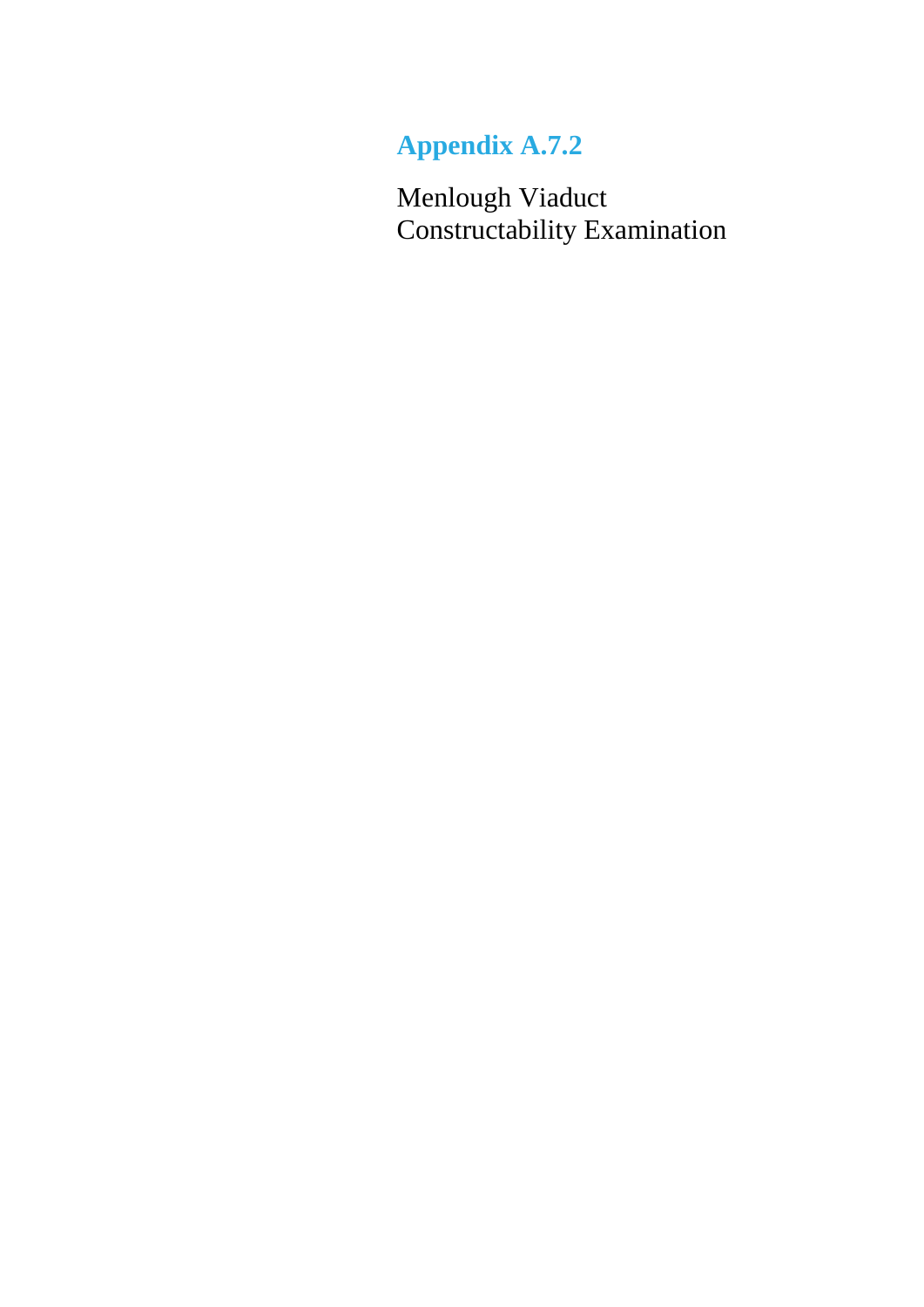# **A.7.2**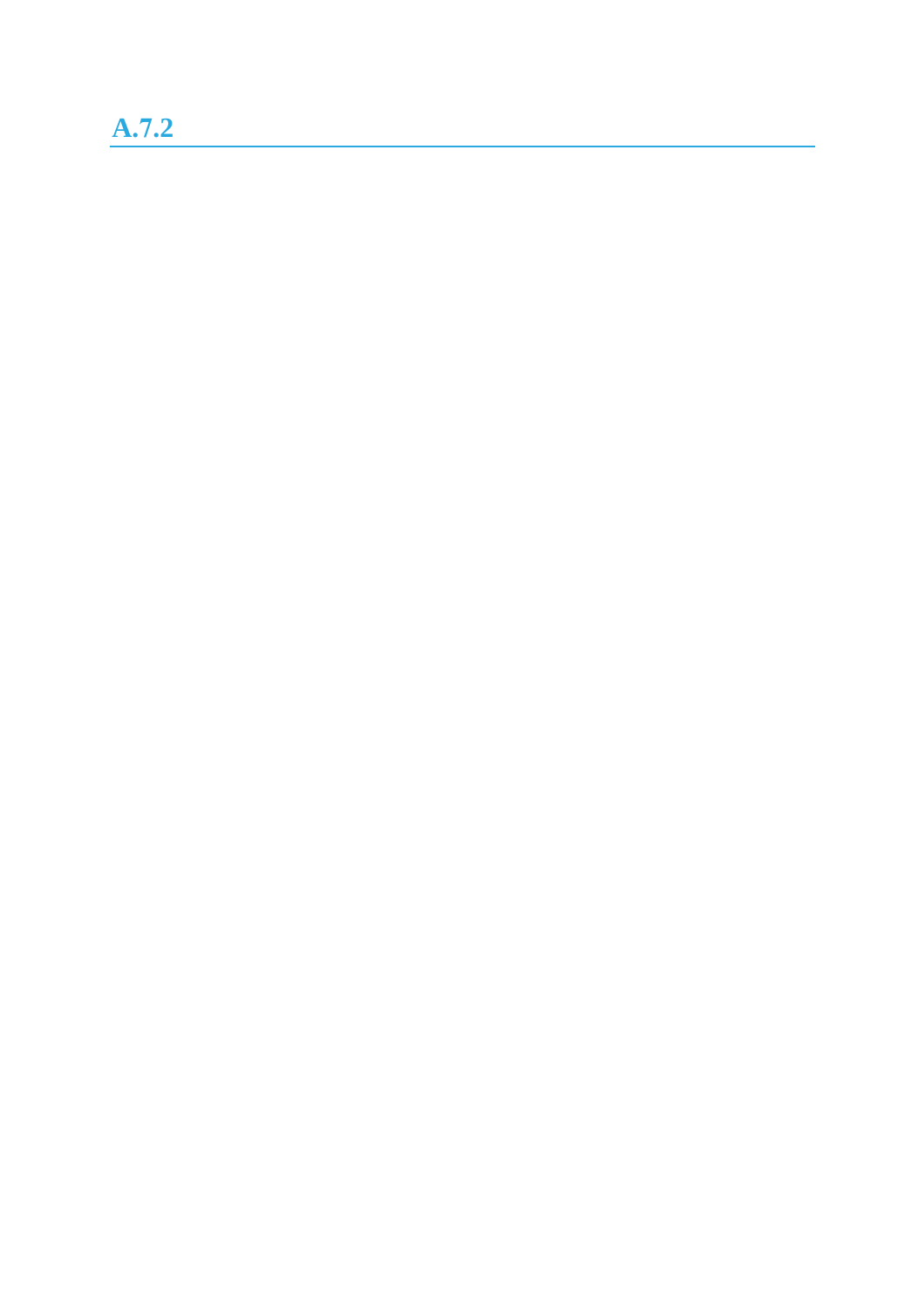# Galway County Council **N6 Galway City Ring Road** Menlough Viaduct Constructability

GCRR-4.03-6.1.74-001

Issue 6 | 26 July 2018

This report takes into account the particular instructions and requirements of our client.

It is not intended for and should not be relied upon by any third party and no responsibility is undertaken to any third party.

Job number 233985

#### **Ove Arup & Partners Ireland Ltd**

**Arup** Corporate House City East Business Park Ballybrit Galway H91 K5YD Ireland www.arup.com

# **ARUP**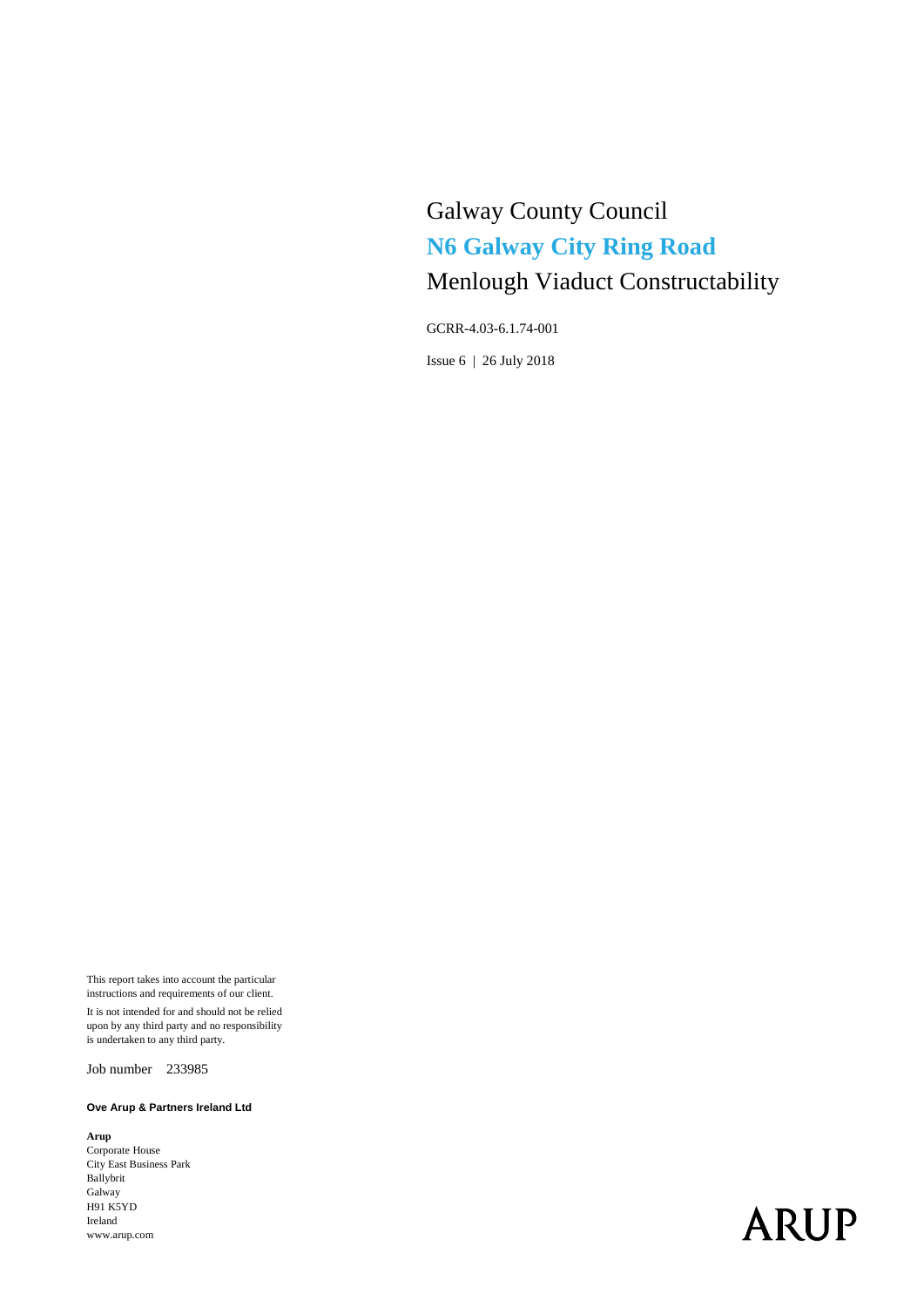# **Document Verification**

| ARUP |  |
|------|--|
|      |  |

| <b>Job title</b>                      |                |                                   | N6 Galway City Ring Road                                |                                                  | <b>Job</b> number                                       |  |
|---------------------------------------|----------------|-----------------------------------|---------------------------------------------------------|--------------------------------------------------|---------------------------------------------------------|--|
|                                       |                |                                   |                                                         |                                                  | 233985                                                  |  |
| <b>Document title</b><br>Document ref |                | Menlough Viaduct Constructability |                                                         |                                                  | <b>File reference</b>                                   |  |
|                                       |                | GCRR-4.03-6.1.74-001              |                                                         |                                                  |                                                         |  |
| <b>Revision</b>                       | <b>Date</b>    | <b>Filename</b>                   |                                                         |                                                  | GCOB_4.03_6.1.74_001 Menlo Viaduct Construction_I1.docx |  |
| Issue 1                               | 14 Oct<br>2016 | <b>Description</b>                | Issue 1                                                 |                                                  |                                                         |  |
|                                       |                |                                   | Prepared by                                             | Checked by                                       | Approved by                                             |  |
|                                       |                | Name                              | Eimear Keane                                            | Mary Hurley                                      | Pat Moore                                               |  |
|                                       |                | Signature                         | Emecs Near.                                             | May Huly                                         |                                                         |  |
| Issue 2<br>6 May                      |                | <b>Filename</b>                   | GCOB_4.03_6.1.74_001 Menlo Viaduct Construction_I2.docx |                                                  |                                                         |  |
|                                       | 2017           | <b>Description</b>                | Issue 2                                                 |                                                  |                                                         |  |
|                                       |                |                                   |                                                         |                                                  |                                                         |  |
|                                       |                |                                   | Prepared by                                             | Checked by                                       | Approved by                                             |  |
|                                       |                | Name                              | Eimear Keane                                            | Mary Hurley                                      | Pat Moore                                               |  |
|                                       |                | Signature                         | Eineer<br>Heal.                                         | May Huly                                         |                                                         |  |
| Issue 3                               | 23 June        | <b>Filename</b>                   |                                                         |                                                  | GCOB_4.03_6.1.74_001 Menlo Viaduct Construction_I3.docx |  |
|                                       | 2017           | <b>Description</b>                | Issue 3                                                 |                                                  |                                                         |  |
|                                       |                |                                   | Prepared by                                             | Checked by                                       | Approved by                                             |  |
|                                       |                | Name                              | Daniel Mangan                                           | Mary Hurley                                      | Pat Moore                                               |  |
|                                       |                | Signature                         |                                                         | May Huly                                         |                                                         |  |
| Issue 4                               | 5 Oct          | <b>Filename</b>                   | GCOB_4.03_6.1.74_001 Menlo Viaduct Construction_I4.docx |                                                  |                                                         |  |
|                                       | 2017           | <b>Description</b>                | Issue 4                                                 |                                                  |                                                         |  |
|                                       |                |                                   | Prepared by                                             | Checked by                                       | Approved by                                             |  |
|                                       |                | Name                              | Daniel Mangan                                           | Mary Hurley                                      | Pat Moore                                               |  |
|                                       |                | Signature                         | Daniel 1                                                | May Huly                                         |                                                         |  |
|                                       |                |                                   |                                                         | <b>Issue Document Verification with Document</b> |                                                         |  |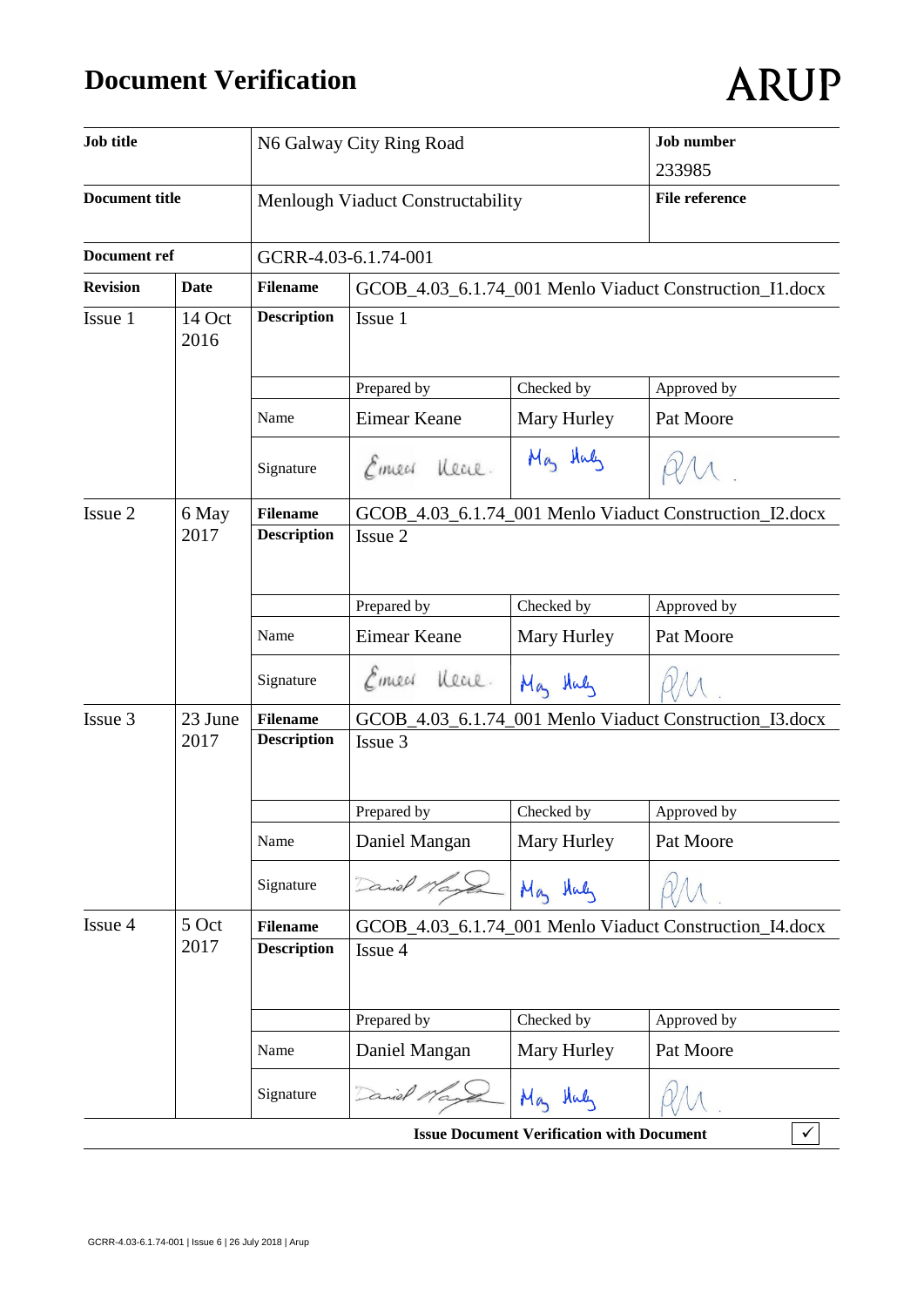# **Document Verification Page** 2 of 2

| Job title             |                | N6 Galway City Ring Road          |                                                                    | <b>Job</b> number                                |                                                         |  |
|-----------------------|----------------|-----------------------------------|--------------------------------------------------------------------|--------------------------------------------------|---------------------------------------------------------|--|
|                       |                |                                   |                                                                    |                                                  | 233985                                                  |  |
| <b>Document title</b> |                | Menlough Viaduct Constructability |                                                                    |                                                  | <b>File reference</b>                                   |  |
| <b>Document ref</b>   |                | GCRR-4.03-6.1.74-001              |                                                                    |                                                  |                                                         |  |
| <b>Revision</b>       | <b>Date</b>    | <b>Filename</b>                   |                                                                    |                                                  | GCOB_4.03_6.1.74_001 Menlo Viaduct Construction_I5.docx |  |
| Issue 5               | 22 Feb<br>2018 | <b>Description</b>                | Issue 5                                                            |                                                  |                                                         |  |
|                       |                |                                   | Prepared by                                                        | Checked by                                       | Approved by                                             |  |
|                       |                | Name                              | Hazel King                                                         | Mary Hurley                                      | Pat Moore                                               |  |
|                       |                | Signature                         | Hazel King                                                         | May Huly                                         |                                                         |  |
| Issue 6               | 26 Jul<br>2018 |                                   | GCOB_4.03_6.1.74_001 Menlo Viaduct Construction_I6.docx<br>Issue 6 |                                                  |                                                         |  |
|                       |                |                                   | <b>Hazel King</b>                                                  | Mary Hurley                                      | Pat Moore                                               |  |
|                       |                | Signature                         | Hazel King                                                         | May they                                         |                                                         |  |
|                       |                | <b>Filename</b>                   |                                                                    |                                                  |                                                         |  |
|                       |                | <b>Description</b>                |                                                                    |                                                  |                                                         |  |
|                       |                |                                   | Prepared by                                                        | Checked by                                       | Approved by                                             |  |
|                       |                | Name                              |                                                                    |                                                  |                                                         |  |
|                       |                | Signature                         |                                                                    |                                                  |                                                         |  |
|                       |                | <b>Filename</b>                   |                                                                    |                                                  |                                                         |  |
|                       |                | <b>Description</b>                |                                                                    |                                                  |                                                         |  |
|                       |                |                                   | Prepared by                                                        | Checked by                                       | Approved by                                             |  |
|                       |                | Name                              |                                                                    |                                                  |                                                         |  |
|                       |                | Signature                         |                                                                    |                                                  |                                                         |  |
|                       |                |                                   |                                                                    | <b>Issue Document Verification with Document</b> | ✓                                                       |  |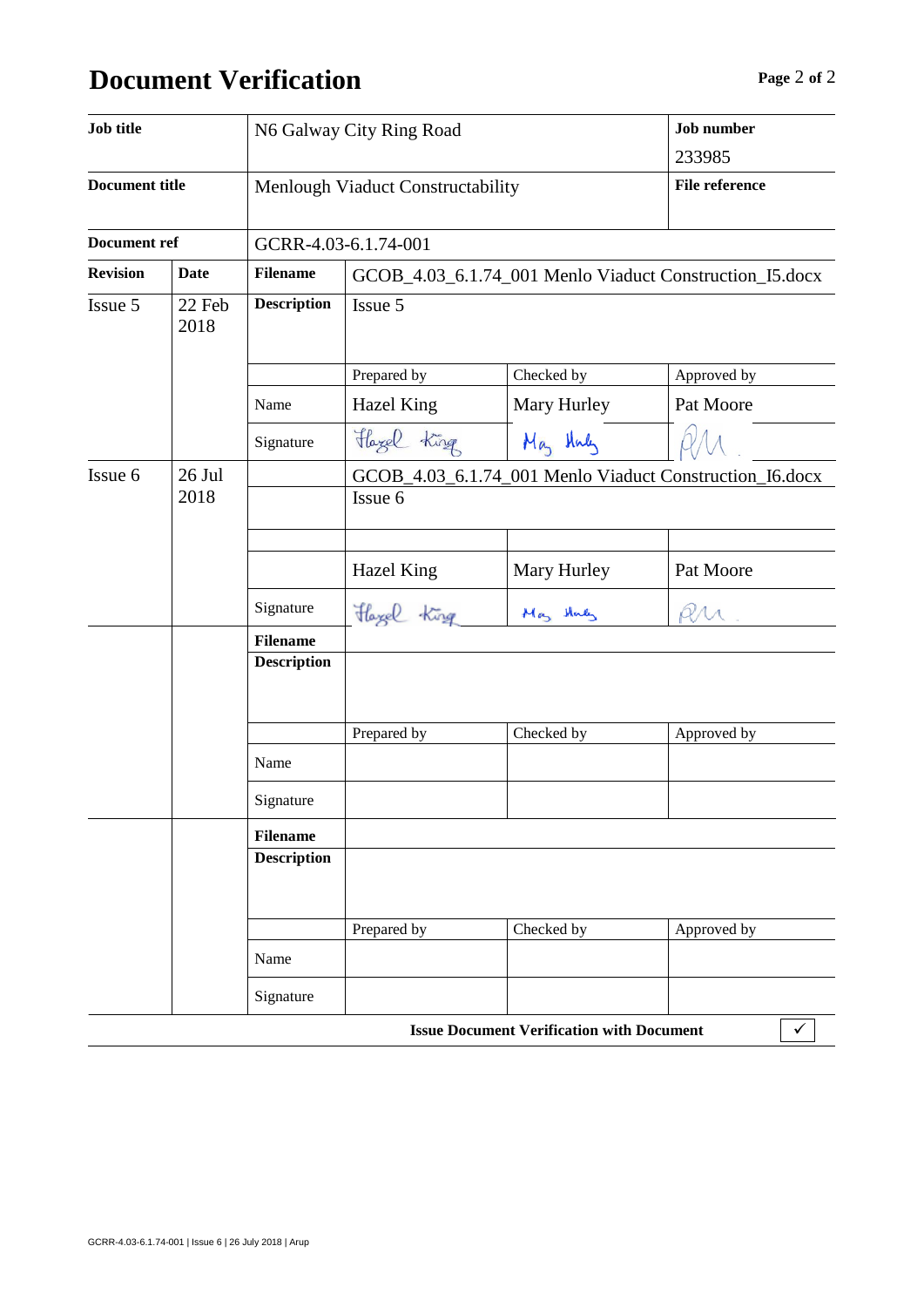# **Contents**

|                |                              |                                                                        | Page           |
|----------------|------------------------------|------------------------------------------------------------------------|----------------|
| 1              |                              | <b>Introduction</b>                                                    | $\overline{2}$ |
| $\overline{2}$ |                              | <b>Construction Method 1</b>                                           |                |
|                | 2.1                          | Introduction                                                           | 4              |
|                | 2.2                          | Stage 1 - Site access and enabling works                               | 5              |
|                | 2.3                          | Stage 2 - Construction of the Limetstone<br>pavement protection system | 6              |
|                | 2.4                          | Stage $3$ – Viaduct construction                                       | 9              |
|                | 2.5                          | Stage $4$ – Completion of works                                        | 9              |
| 3              | <b>Construction Method 2</b> |                                                                        | 10             |
|                | 3.1                          | Stage $1 -$ Site access and enabling and works                         | 10             |
|                | 3.2                          | Stage 2 – Viaduct Construction                                         | 11             |
|                | 3.3                          | Stage $3$ – Completion of works                                        | 12             |
| 4              | <b>Construction Method 3</b> |                                                                        | 13             |
|                | 4.1                          | Stage $1 -$ Site access and enabling and works                         | 13             |
|                | 4.2                          | Stage 2 – Viaduct Construction                                         | 13             |
|                | 4.3                          | Stage $3$ – Completion of works                                        | 14             |
| 5              |                              | <b>Summary and Conclusions</b>                                         | 14             |
| 6              | <b>References</b>            |                                                                        | 15             |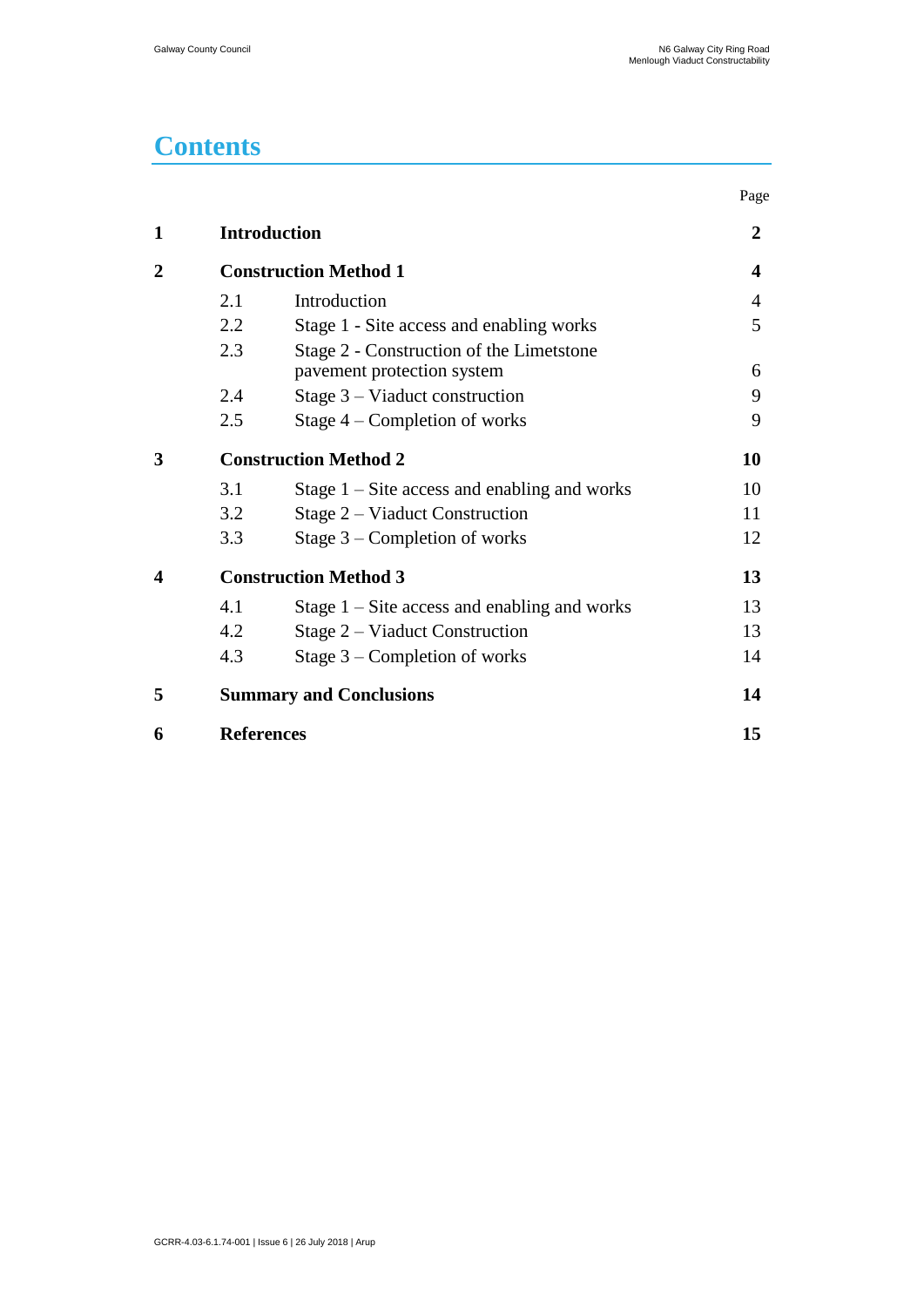# <span id="page-6-0"></span>**1 Introduction**

The N6 Galway City Transport Project, hereafter referred to as N6 Galway City Ring Road (GCRR) or proposed road development, incorporates the design of a viaduct structure, known as the Menlough Viaduct in the townland of Menlough to the north of Galway city, as shown in **Figure 1.1** below. The viaduct is situated between the River Corrib Bridge to the west and Lackagh Tunnel to the east.





The proposed viaduct will be elevated over an area of Annex I habitat, namely Limestone pavement and a Turlough to reduce the environmental impacts of the proposed road development. It is located in a rural environment and the terrain is undulating with rocky outcrops and local depressions. The Menlough Viaduct is located outside of the Lough Corrib candidate Special Area of Conservation (cSAC) and between 45m and 140m to the north of the cSAC boundary.

Given the environmentally sensitive location of the viaduct, the rural setting and general accessibility to the site, the construction methods are an important aspect to be considered at this stage. This report describes the possible methods utilised to construct the Menlough Viaduct and the measures taken to minimise impacts on the Annex I habitat.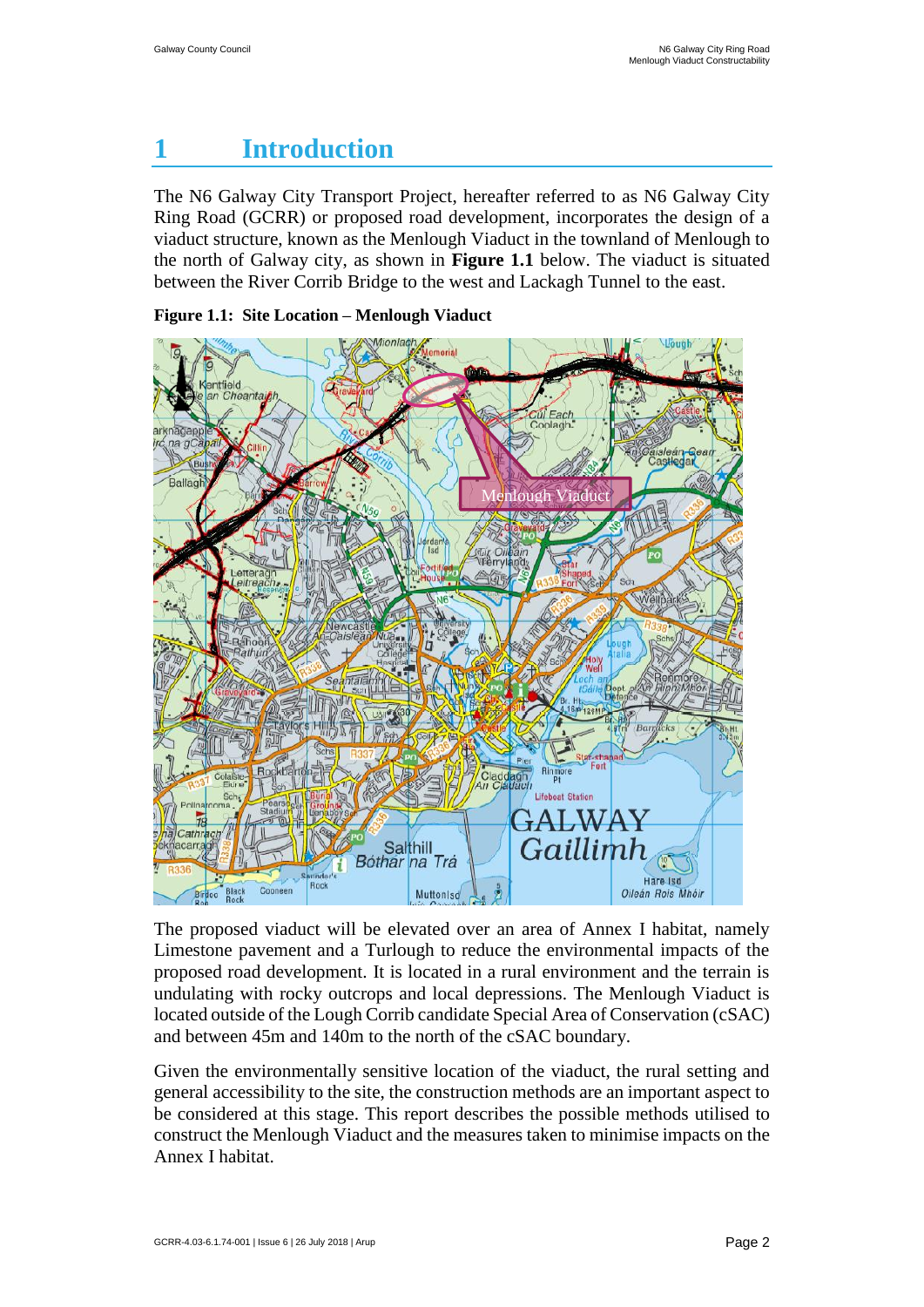The Menlough Viaduct can be constructed using different methods, and/or a combination of these methods.

Method 1 consists of constructing from ground level using a protective layer system to protect the Limestone pavement; Method 2 consists of constructing using a cantilever type system with limited works taking place on the Limestone pavement itself; and Method 3 consists of prefabricated construction on a span-by-span basis.

For all methods the following constructability constraints apply:

- 1. Construction of the viaduct foundations will require specific requirements to be satisfied to ensure that there will be no impact to the groundwater body from the construction. Pouring of the cement for foundations will only be undertaken following inspection and approval by a qualified hydrogeologist that no impact will occur. The inspection will require observation of the full depth and extent of the excavation in order to identify if any karst flow paths, such as conduits, are present.
- 2. If no karst pathways are evident in the excavation, then the hydrogeologist will approve the construction to proceed.
- 3. If karst pathways are present in the excavation then there is risk that cement could leak into the aquifer, which would have negative impacts on the groundwater body and any supported groundwater dependant terrestrial ecosystems (GWDTE). The groundwater body underlying the Menlough Viaduct is the Lough Corrib Fen 1 (Menlough) GWB which supports GWDTE in the Lough Corrib cSAC European sites. Potential impacts from cement to the groundwater body include restricting or sealing groundwater flow paths or reducing the water quality due to increased turbidity. In order to prevent these potential impacts mitigation measures are detailed in the Construction Environmental Management Plan (CEMP) to ensure that karst can be managed if encountered so that no impact to the groundwater body occurs.
- 4. The design of the mitigation is detailed in the CEMP and comprises of backfilling the karst to ensure that the feature does not lose its connectivity or flow path within the aquifer and then secondly the feature is sealed from the excavation to ensure that cement will not enter or impact the feature.
- 5. Based on the regional groundwater levels measured during the ground investigation the construction and excavations are expected to remain above the groundwater table and on this basis no pumping or dewatering is included in the design. If the excavations need to be deeper than expected, then the construction schedule may need to be modified in order to restrict constructing and inspecting the foundations to the groundwater low.
- 6. No construction works will take place directly within the extents of the Turlough.

Similarly, the necessary headroom at the side road (5.3m) and a desired headroom for bat passage (2.5m) is provided generally over the full length of the bridge, with the exception of the central portion near chainage  $(Ch.)$  10+200 where the headroom reduces to approximately 1.5m due to the local topography. A further localised reduction in headroom occurs in this area at the point of the peaking of the contours which is approximately 100m<sup>2</sup> , with the absolute lowest clearance at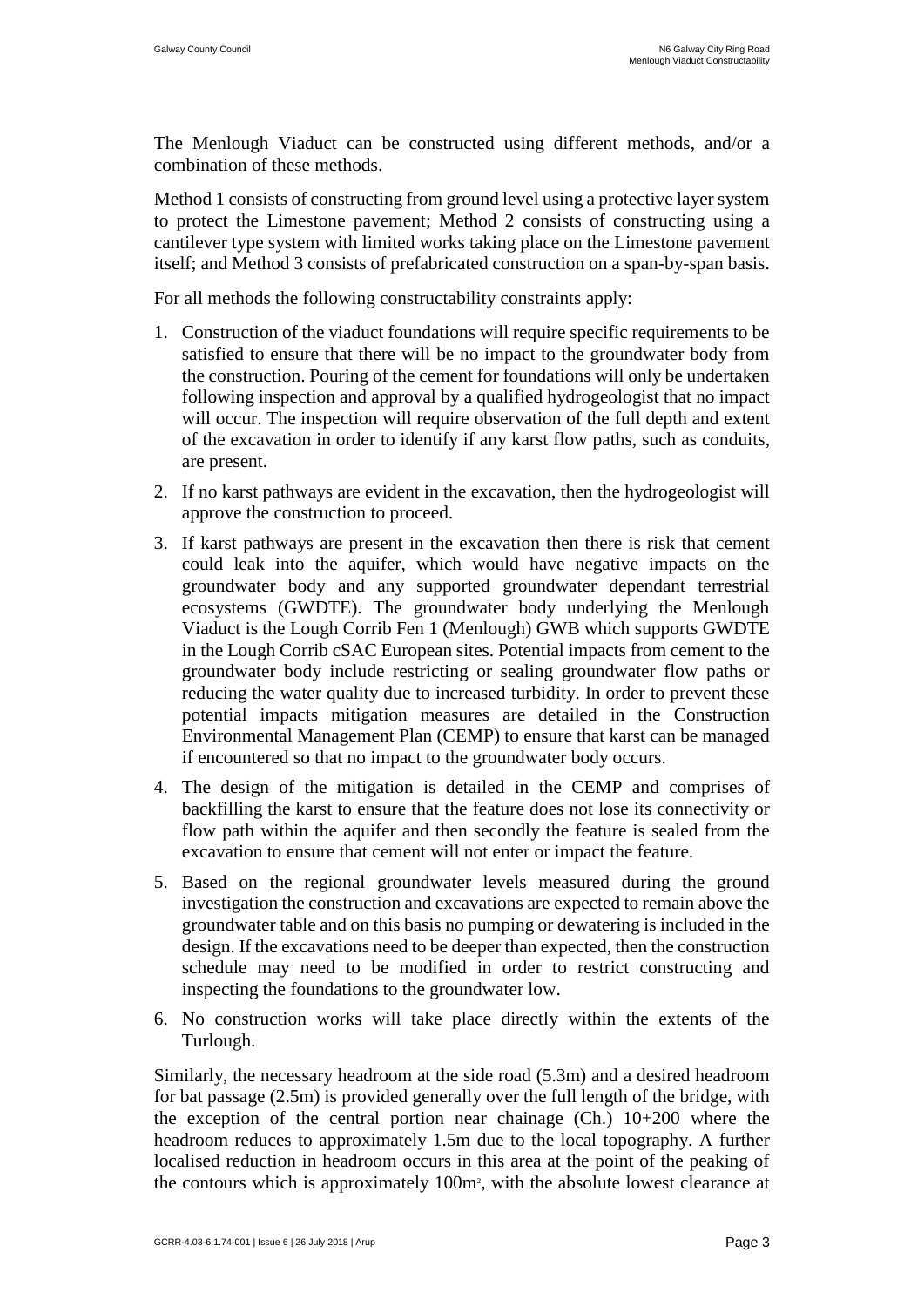the peak contour being 0.75m. At this location no Limestone pavement protection system will be provided as it would not be possible to safely remove the system. No construction works will take place within this zone from the ground level.

The first and third method, as presented in **Section 2** and S**ection 4,** involves protecting the Annex I habitats and then constructing the viaduct off the ground. The measures taken to protect the Limestone pavement and Turlough are also described in **Section 2**. The second methodology detailed in **Section 3** of this report is a balanced cantilever system that would allow some of the viaduct structure to be constructed primarily without any interaction with the ground below. The site preparation and reinstatement works are also outlined in **Section 2**, **3** and **4** for each construction method. A summary of the findings of this report are outlined in **Section 5**.

### <span id="page-8-0"></span>**2 Construction Method 1**

### <span id="page-8-1"></span>**2.1 Introduction**

Construction Method 1, will allow construction to be undertaken from ground level, by first installing a protection system over the Limestone pavement, similar to that shown in **Figure 2.1** below, to create a working platform for construction of the viaduct that would not result in a residual impact on the Limestone pavement. In order to protect the surrounding area of Limestone pavement from spillages of sand and gravel from the protection system, the geotextile membrane will envelope the sides of the protection system to contain the various layers.



**Figure 2.1: Temporary construction on Limestone pavement**

The stages of the construction under this methodology are as follows:

- Stage 1 Site access and enabling works
- Stage 2 Construction of the Limestone pavement protection system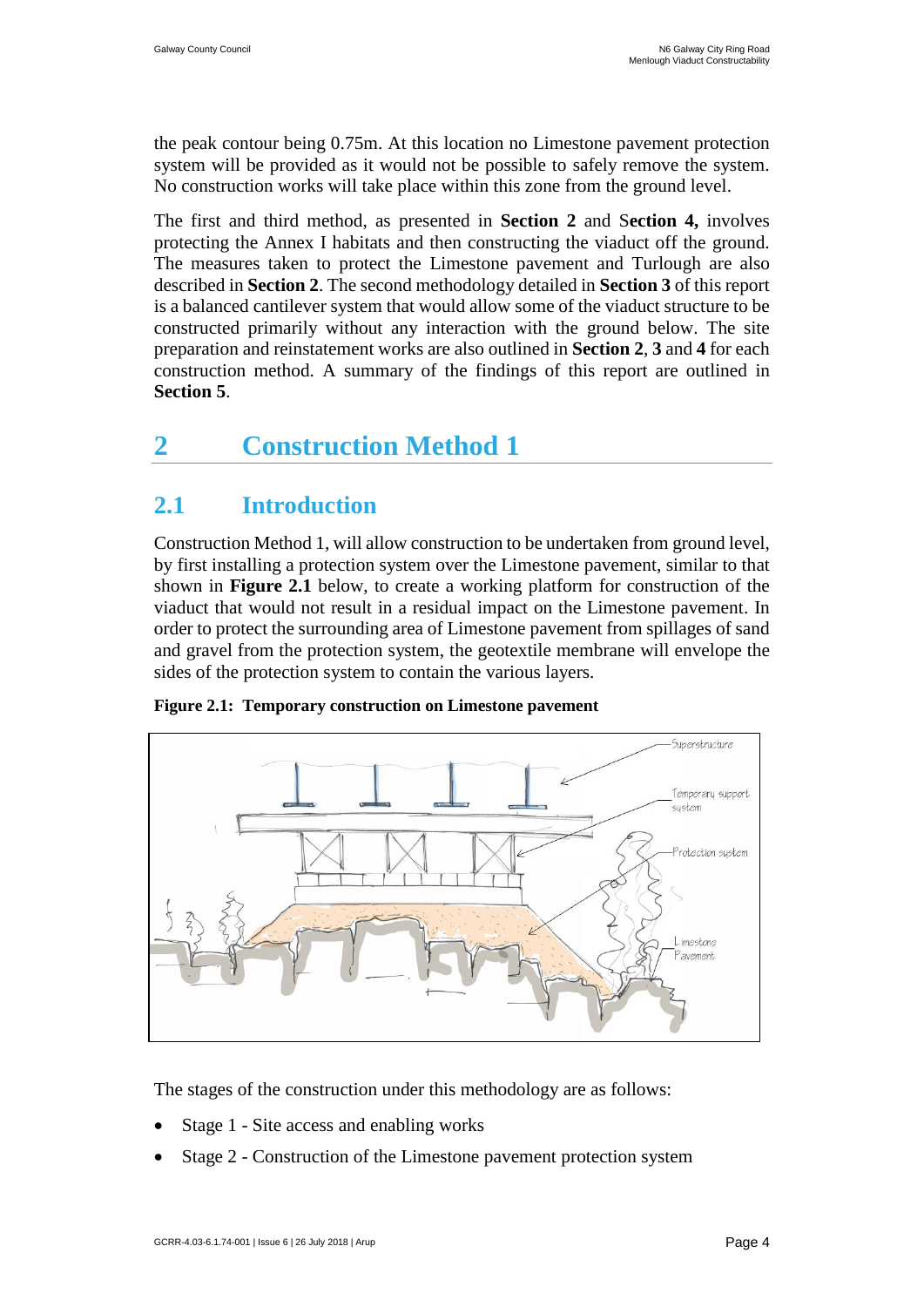- Stage 3 Viaduct construction
- Stage 4 Completion of works

### <span id="page-9-0"></span>**2.2 Stage 1 - Site access and enabling works**

The first stage in the sequence of construction for this section of the proposed road development will be to construct the section of the proposed road development shown in blue in **Figure 2.2** below as these sections can then be used for site access to construct the viaduct. There will also be limited construction traffic from Bóthar Nua and Sean Bóthar as shown in green in **Figure 2.2**. The access and construction traffic paths have been designed to minimise the impact and interaction with the Annex I habitats. A construction path of approximately 3-5m either side of the bridge deck will be required.





The proposed development boundary fencing will be erected to isolate the construction area. This fencing will be erected in a such a manner which will not impact on the structural integrity of the Limestone pavement. The vegetation associated with the Limestone pavement will be removed as part of the site clearance prior to the installation of the Limestone pavement protection system detailed in **Section 2.3**. No machinery will be located on top of the Limestone pavement without the protection system in place. Any vegetation on top of the Limestone pavement will be removed using hand held equipment. Vegetation will be cut only and will not be up-rooted. The protection system will be put in place anywhere there is the potential for interaction between construction work and the Limestone pavement.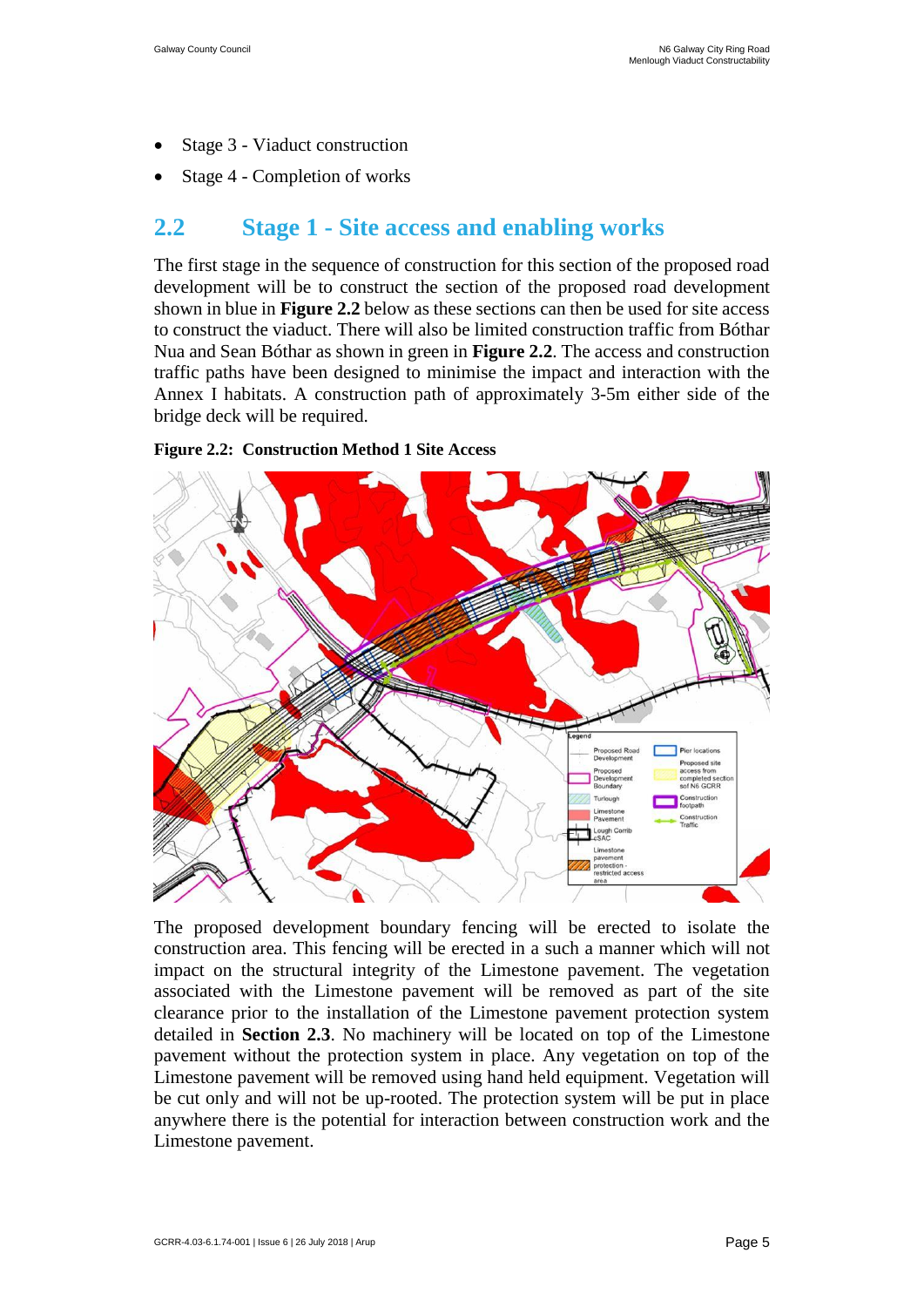### **2.3 Stage 2 – Construction of the Limestone pavement protection system**

<span id="page-10-0"></span>The area of Limestone pavement to be protected is approximately  $5,750m^2$ . The function of the Limestone pavement protection system is to safeguard the structural integrity of the Limestone pavement from loading associated with the viaduct construction that could potentially cause structural damage. In order to design the protection system required it is necessary to understand the construction loadings and duration.

The construction of Menlough Viaduct is anticipated to take 18 to 24 months. During this time, both tracked and untracked machinery will be used depending on the terrain. A non-exhaustive list of the construction machinery expected to be used during the construction period consists of excavators, cranes, dump trucks, loaders, roller trucks and concrete equipment.

The anticipated applied loading on the ground due to construction is in the range of 35-50kN/m<sup>2</sup> . This is the total load anticipated inclusive of the wet concrete, construction machinery and falsework, where applicable. The loading will be intermittent and not confined to one single location. This is the expected loading on the area of Limestone pavement only, other loadings will apply at other locations.

The protection system will incorporate layers of materials to firstly protect the surface of the Limestone pavement but also to redistribute the construction loadings and avoid point loads which may cause induced cracks to the surface of the Limestone pavement. **Figure 2.3** below shows an indicative sketch of this protection system which is made up of the following:

- 1. A heavy duty non-woven protection geotextile layer on the surface of the Limestone pavement
- 2. A layer of sand to form a level surface and protect the geotextile from tearing due to the gravels
- 3. A layer of gravels to provide stability and an interlocking system for the load transfer platform geogrid
- 4. A load transform platform geogrid to redistribute the point loadings and provide a mechanically stabilised layer and a safe working platform for construction
- 5. A layer of gravels to provide an interlocking system for the mechanically stabilised layer and clause 804 or similar surface for construction traffic to traverse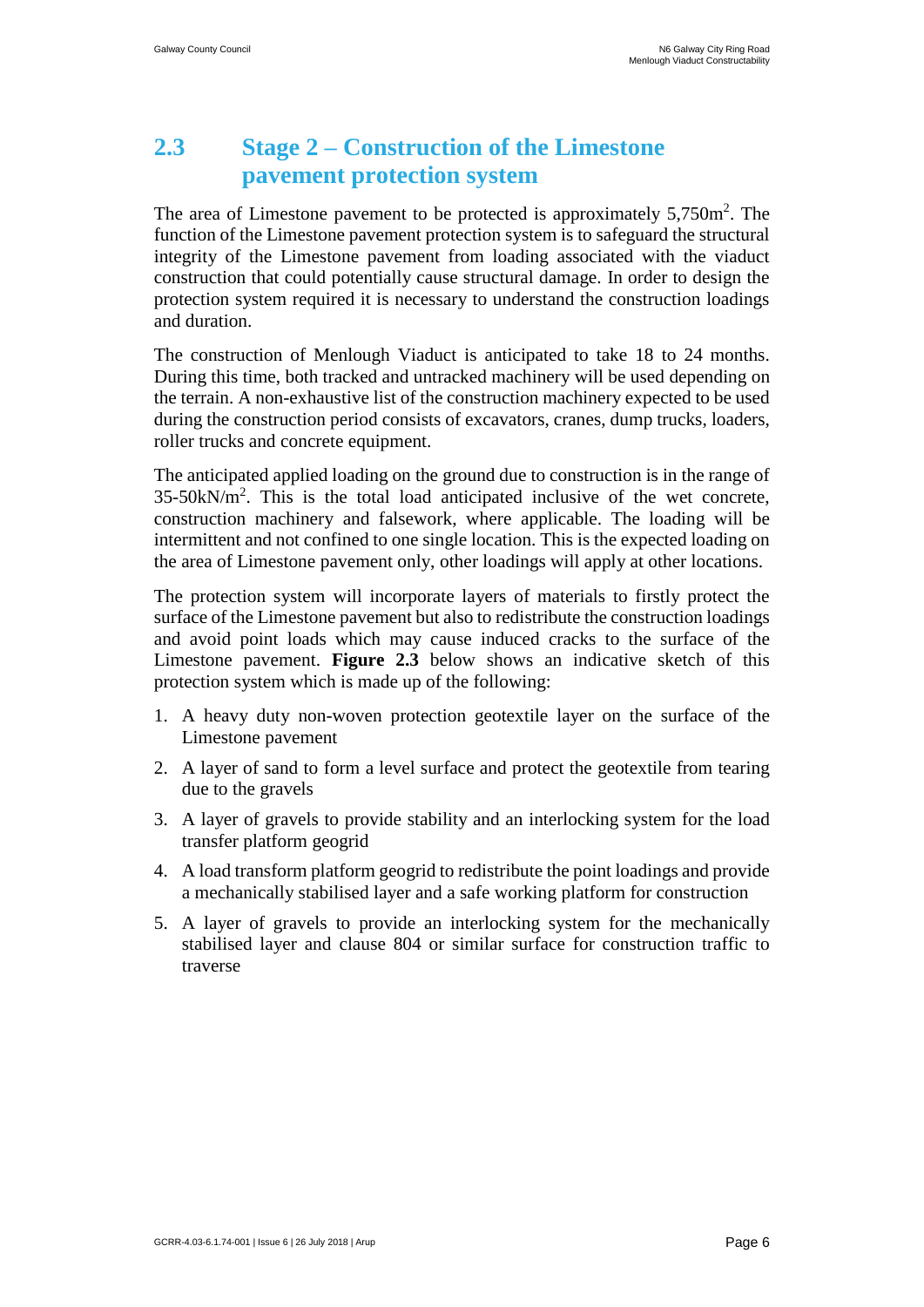

#### **Figure 2.3: Limestone pavement protection system**

#### **2.3.1 Geotextile protection layer**

Standard geotextile membranes are permeable nonwoven fabrics which when used in association with soil, have the ability to separate, filter, reinforce, protect or drain. The protection geotextile layer will be used to prevent the sand and granular material from seeping into grykes associated with the Limestone pavement. A heavy duty non-woven protection geotextile will be used in this instance. The protection geotextile shall have a good elongation as this will help mould the layer around the clinks and grykes of the Limestone pavement and provide full protection as the geotextile is designed to deform in such a way. This layer will act as the first layer of protection to the surface of the Limestone pavement. As such it is important that this layer is of sufficient strength as to not tear or puncture, and shall have a min strength of  $46 - 55$  kN/m and a minimum pore sizing of approximately 65-75 µmm. This is to prevent any seepage of sand into the grykes of the Limestone pavement. The heavy duty non-woven protection geotextile shall be crane lifted from outside the Limestone pavement to the start of the protection area. The geotextile can be rolled out and laid manually on site without the need for any heavy machinery.

#### **2.3.2 Sand layer**

A layer of fine sand will be placed on top of the geotextile protection layer to protect the material from any tearing due to the angular gavels which will be used with the structural geotextile membrane for distributing the loading. The sand layer shall be built up and compacted to form a level surface above the Limestone pavement. The sand layer is required to be a medium to coarse graded sand in accordance with ISO EN 14688. Particle sizes in the range of 0.2mm to 2.0mm will be used which will provide enough flexibility to even out the surface while also large enough not to seep through the geotextile.

#### **2.3.3 Geogrid load transfer platform**

Geogrid load transfer platforms (LTP) are most commonly used in the construction of piled foundations on soft ground. The LTP acts to disperse the applied loading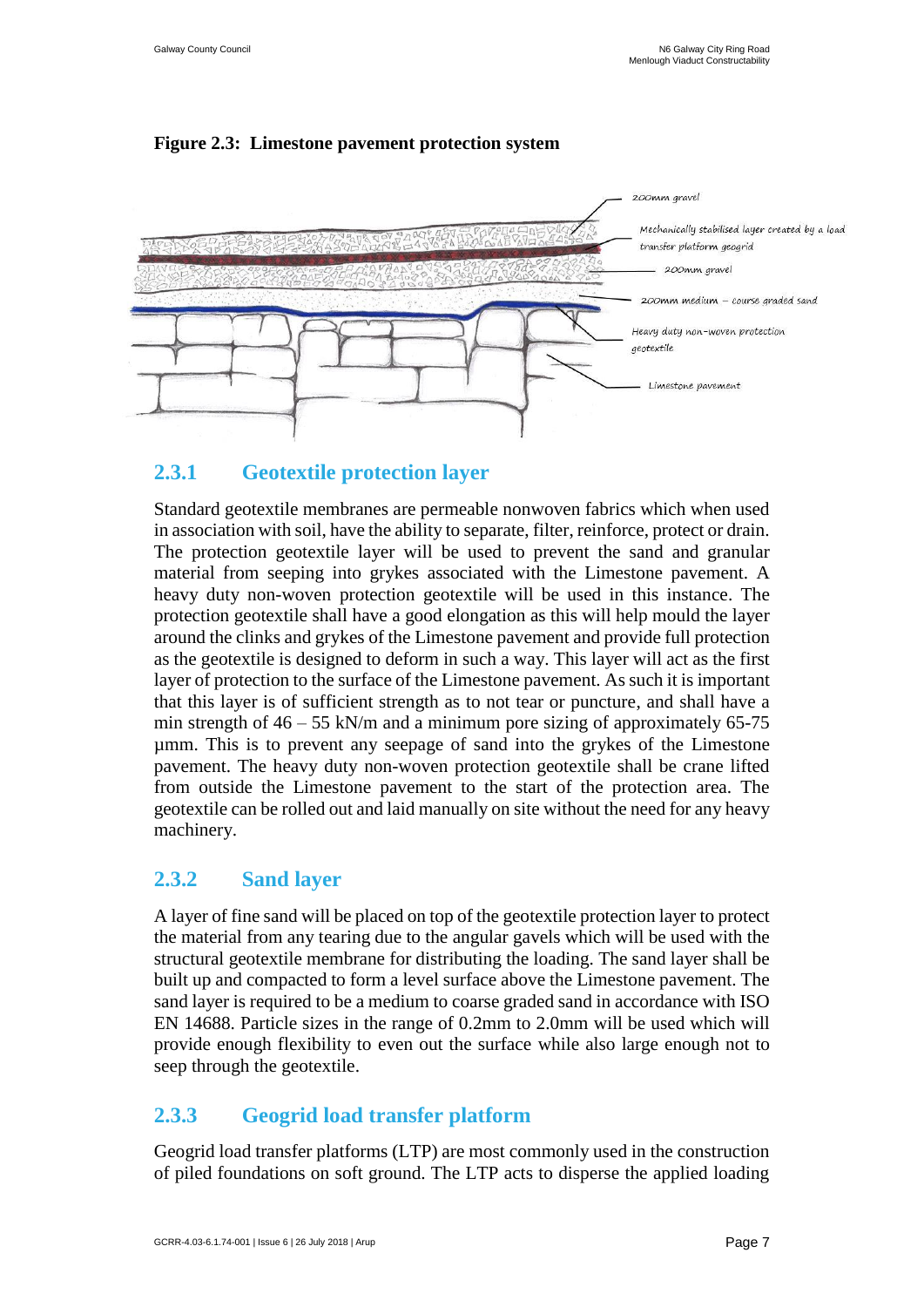to the entire foundation and not solely to the supporting pile foundations. Similarly, this can be applied to the areas of Limestone pavement. Without the LTP the applied loading would concentrate on the first contact point with the Limestone pavement, such a loading would likely cause the Limestone pavement to fracture or break. However, the inclusion of the LTP, as can be seen in **Figure 2.4** below, results in the loading being diffused and applied over the entire pavement area. A material which can achieve this load dispersal, and in particular disperse loads in a multidirectional pattern, shall be utilised. This type of geogrid has near isotropic tensile properties which leads to a mechanically stabilised layer.

**Figure 2.4: Radial loading dispersion of geogrid load transfer platform** (Tensar International, 2010)



These type of geotextiles have been used in other infrastructure projects in Ireland and the UK, for example A2 Maydown to City of Derry Airport and Arecleoch Windfarm South Aryshire. As Limestone pavement is not an engineered material and given the high variability in shapes and size, demonstration of performance of the protection system will need to be undertaken by trials. The trials shall be carried out by the appointed contractor and shall consider and test numerous combinations of load intensity and configurations of structures that replicate the variability of Limestone pavement. The trials shall be undertaken prior to being implemented on site. Only products which have undergone multiple rigorous tests that can ensure the protection of the underlying Limestone pavement will be used for the Limestone pavement protection system.

#### **2.3.4 Gravel layer**

A 200mm layer of 100-150mm graded stone will be placed above and below the load transfer geogrid. The stone layers will interlock with the triangular openings of the geogrid to form a stable layer of suitable stiffness as can be seen in **Figure 2.5** below.

#### **Figure 2.5: Interlocking of stone layer with geogrid (Tensar International, 2010)**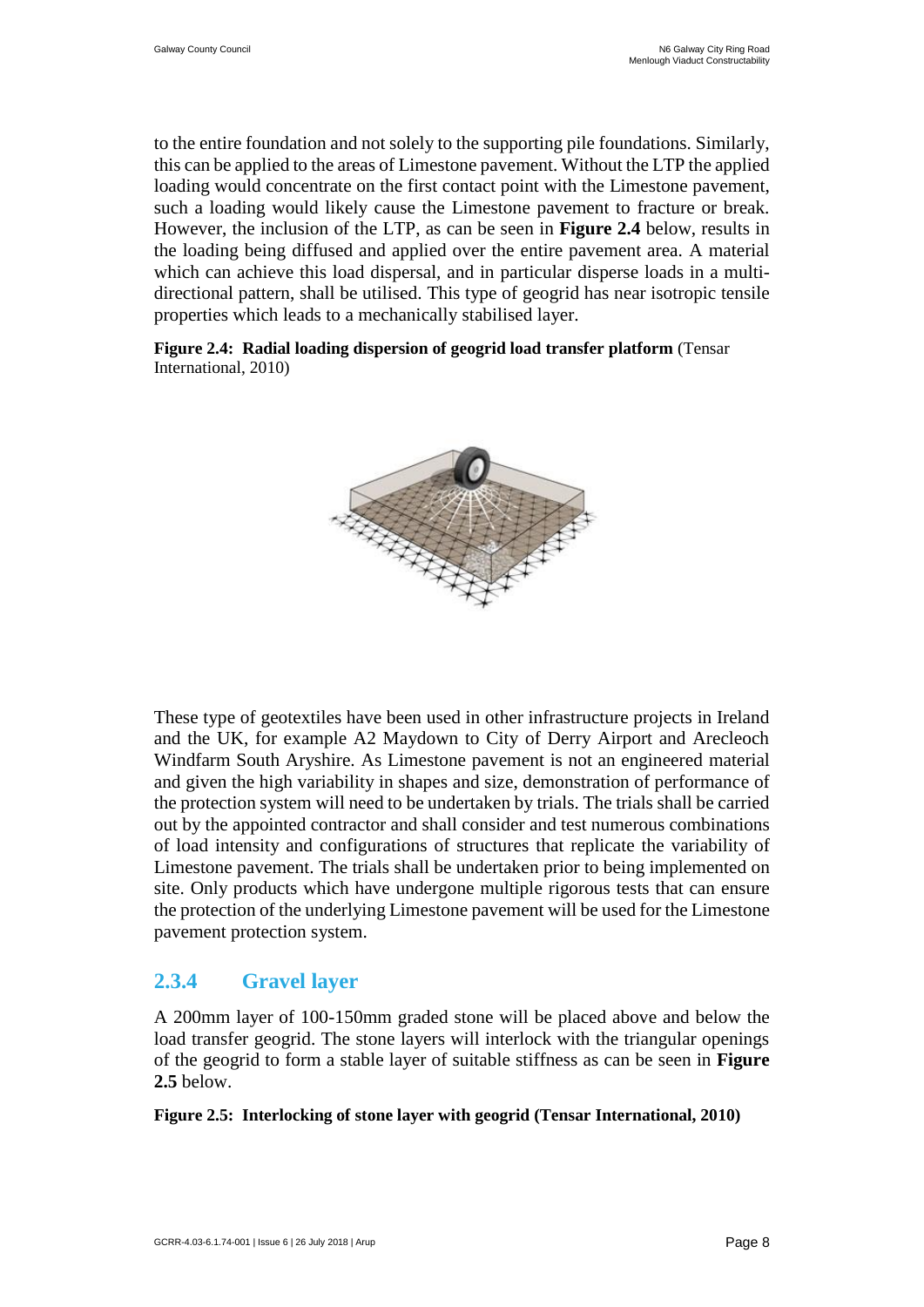

The protective system will be finished with a suitable surface such as clause 804 to enable construction traffic to traverse the area.

### <span id="page-13-0"></span>**2.4 Stage 3 – Viaduct construction**

Temporary falsework will be constructed above the Limestone pavement protection system to below the soffit of the bridge deck as shown in **Figure 2.6**. This will allow the necessary construction platform to construct the viaduct, for example for a concrete bridge the in-situ concrete could be poured and then post-tensioned or for a steel bridge, the steel sections can be lifted into place and connections fitted.

No construction works are permitted within the area of the Turlough itself. At both the local road and the Turlough a temporary spanning structure will be utilised to support the formwork for the construction activities. Where in situ concrete is used for the superstructure, it is expected that a temporary bridging structure would be built over the Turlough to permit construction from below the proposed deck. For construction methods using prefabricated elements, the lifting of these elements above the Turlough will be undertaken using lifting equipment located at a suitable distance from the Turlough to avoid any impact. A netting system will also be used over the Limestone pavement and Turlough area to catch any falling debris or materials. This will ensure that no damage occurs to the Limestone pavement or Turlough environment beneath.

**Figure 2.6: Construction with temporary falsework**



### <span id="page-13-1"></span>**2.5 Stage 4 – Completion of works**

Once the viaduct structure is complete all construction related material will be removed, including the Limestone pavement protection system. The removal of this protection system is an important aspect of ensuring the physical structure of the Limestone pavement is intact.

The removal will be done in a similar staging as to how it was constructed. The initial layers of the gravel and geogrid will be removed followed by the sand and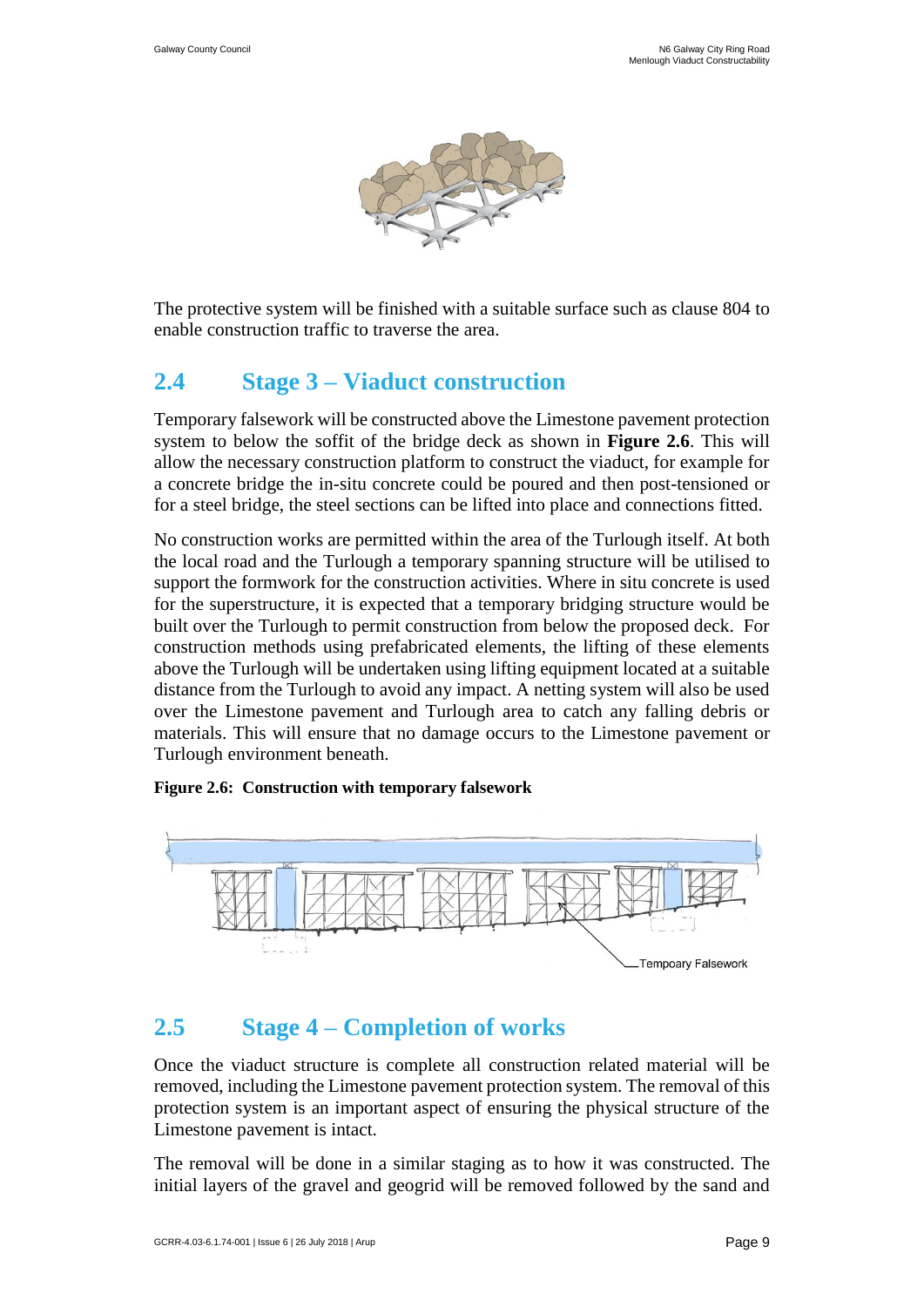the protective geotextile layer. The protective geotextile layer shall be manually rolled back off the Limestone pavement and crane lifted away from the site. No machinery will be located on top of the Limestone pavement during this activity.

### <span id="page-14-0"></span>**3 Construction Method 2**

The second construction method presented is the balanced cantilever system and is less invasive on the protected habitats as the ground is not used as a platform for the construction works. The construction works will be restricted to minimise direct contact with the Limestone pavement and avoid direct contact with the Turlough. It should be noted that where balanced cantilever methods are used, it will not be for the full length of the bridge and some parts of the bridge will be constructed using Construction Method 1.

The stages of the construction under this methodology are as follows:

- Stage 1 Site access and enabling works
- Stage 2 Viaduct construction
- Stage 3 Completion of works

### <span id="page-14-1"></span>**3.1 Stage 1 – Site access and enabling and works**

As described in **Section 2.2**, the proposed road highlighted in blue in **Figure 3.1** will be constructed first and will be used for site access to construct the viaduct. There will also be limited construction traffic from Bóthar Nua and Sean Bóthar as shown in green in **Figure 3.1**. Areas of Limestone pavement will need to be protected temporarily during the construction, using the protection system described in **Section 2.3**. This protection system will be put in place anywhere there is the potential for interaction between construction work and the Limestone pavement and under the footprint of the structure to protect the Limestone pavement in the event of any falling debris or materials during construction. Access will be restricted to the main area of Limestone pavement beneath the large span of the structure and to the Turlough.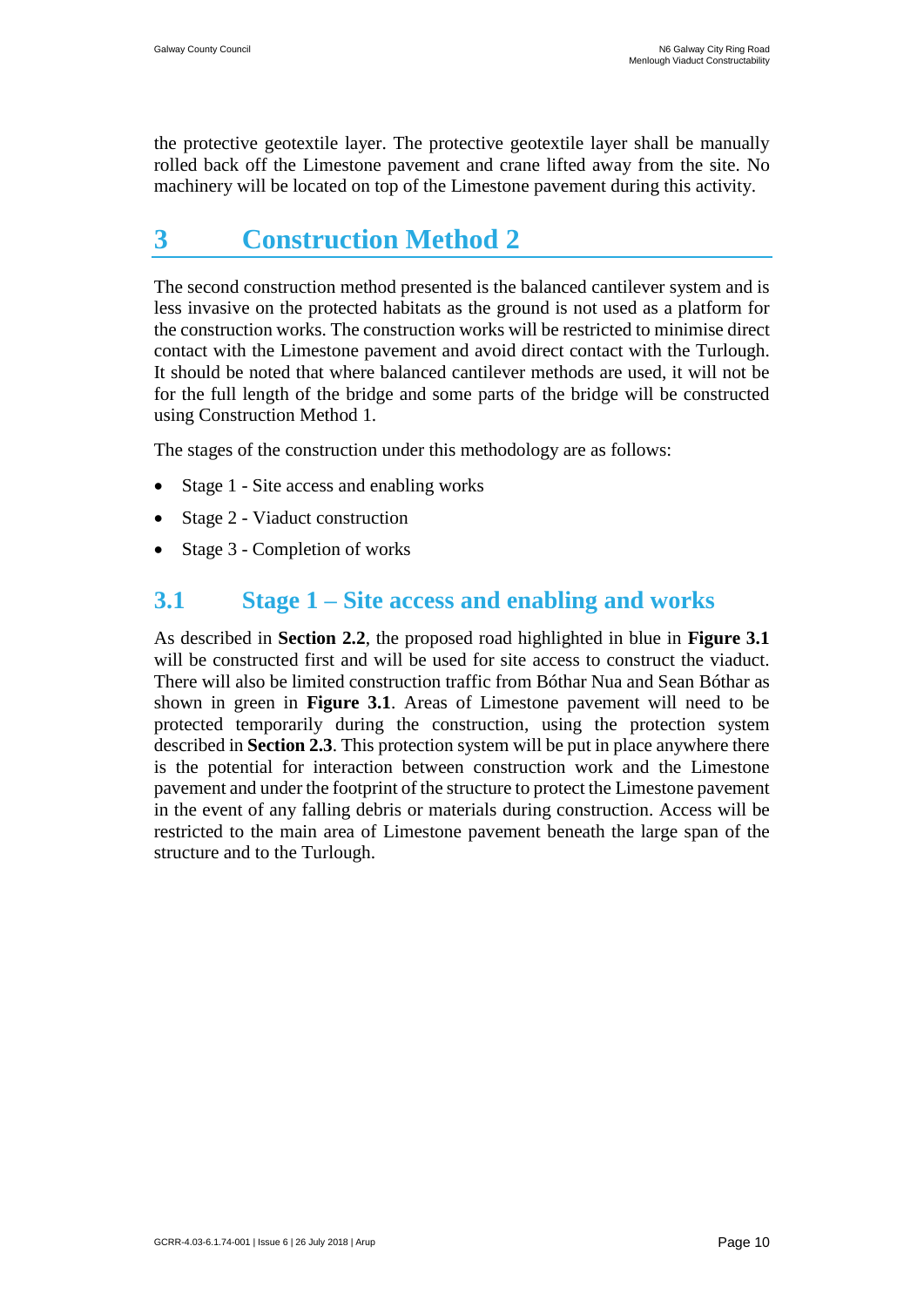

#### **Figure 3.1: Construction Method 2 Site Access**

The proposed development boundary fencing will be erected to isolate the construction area as outlined in **Section 2.2** of this report.

### <span id="page-15-0"></span>**3.2 Stage 2 – Viaduct Construction**

The balanced cantilever method with travelling forms would be adopted as shown in **Figure 3.2** to construct the viaduct and avoid the need for temporary supports over the large area of Limestone pavement beneath the main span.

As described in **Section 3.1** access to the site would be gained from the proposed road development east and west of the viaduct location and construction traffic such as concrete trucks or cranes would be able to travel to the site location via these sections of the N6 GCRR. In the case of a concrete bridge the in-situ concrete can be poured from these sections of the N6 GCRR. For further mitigation details refer to Section 8 Sediment, Erosion and Pollution Control Plan, of the CEMP The concrete will be pumped as the formwork continues to progress further along the structure. For the shorter spans, particularly over the Turlough, the balanced cantilever could also be continued. Where in situ concrete is used for the superstructure, it is expected that a temporary bridging structure would be built over the Turlough to permit construction from below the proposed deck. For construction methods using prefabricated elements, the lifting of these elements above the Turlough will be undertaken using lifting equipment located at a suitable distance from the Turlough. For a steel bridge the steel girders would be lifted into place using a crane located on the constructed N6 GCRR.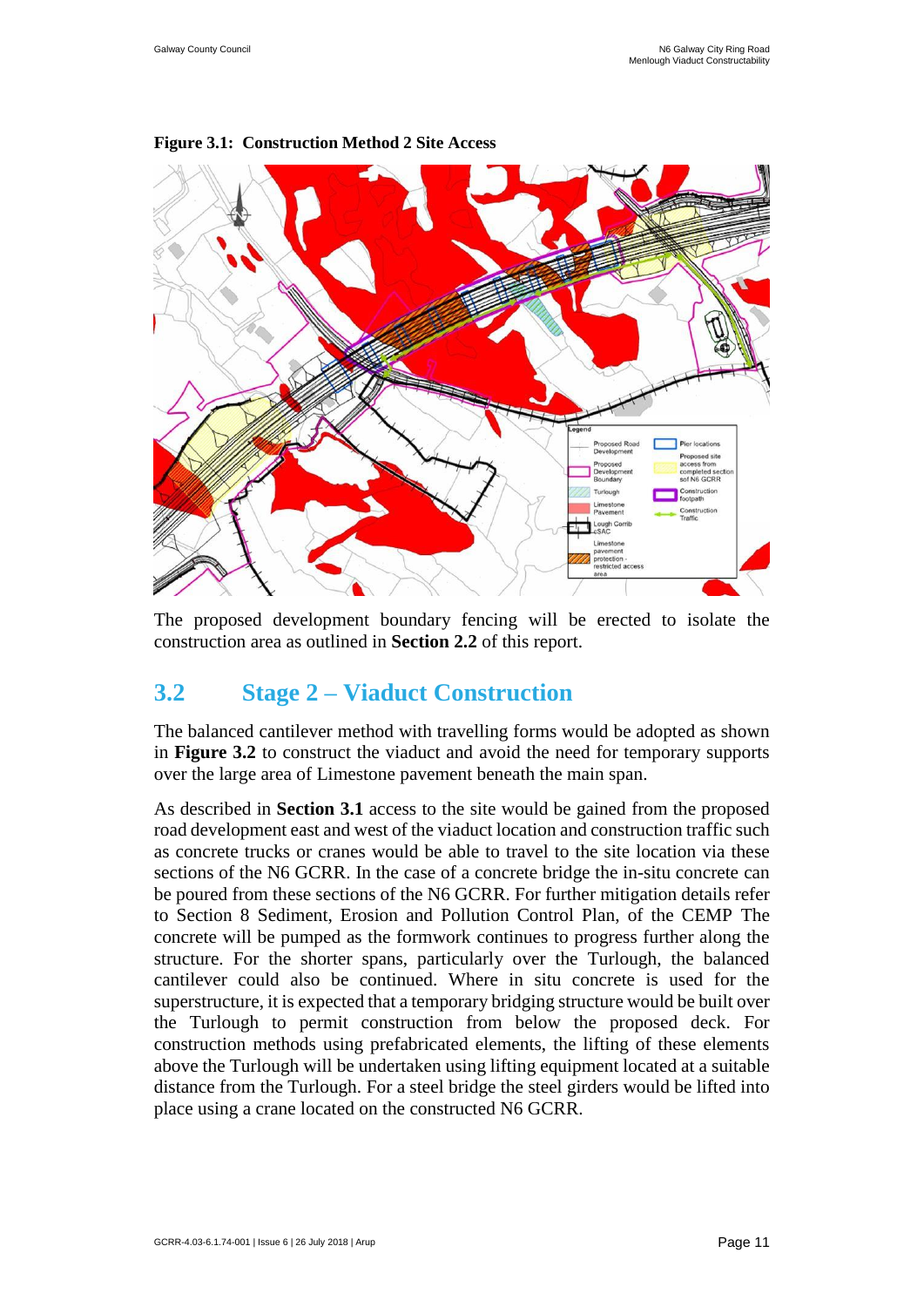#### **Figure 3.2: Balanced cantilever construction method**



This is a less invasive construction methodology as it avoids any large scale construction works off the Limestone pavement, although, some parts of the bridge will be constructed using Construction Method 1. A netting system will also be used over the Limestone pavement and Turlough area to catch any falling debris or materials. This will ensure that no damage occurs to the Limestone pavement environment beneath.

### <span id="page-16-0"></span>**3.3 Stage 3 – Completion of works**

As some of the works are completed from the western and eastern approaches to the structure and not off the ground itself, the removal and reinstatement works are reduced with this option. All construction related material will be removed following completion of the works and the Limestone pavement protection system will be removed in the reverse to how it was installed as discussed in **Section 2.5** of this report. The protective netting will also be removed on completion of the viaduct construction.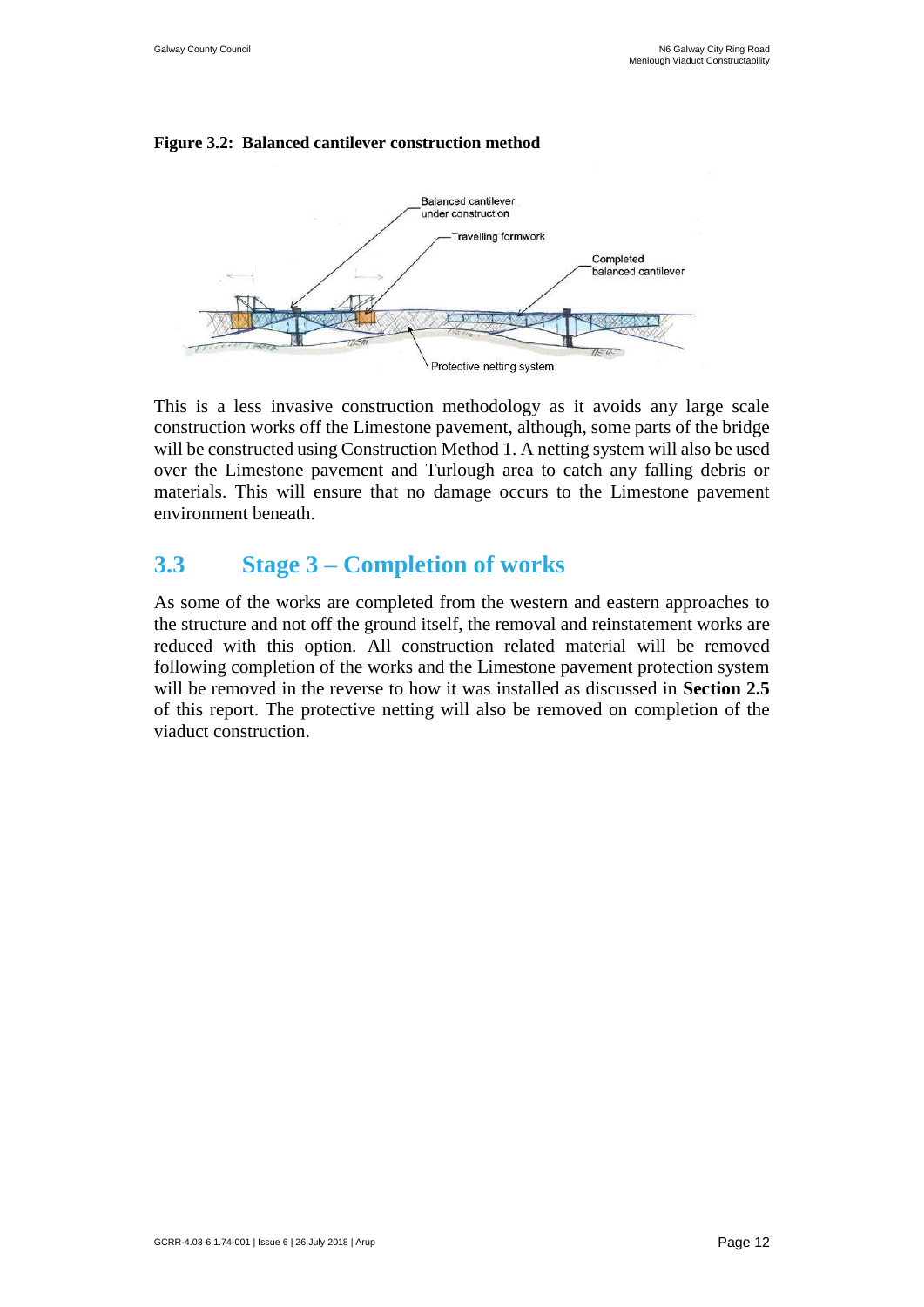# <span id="page-17-0"></span>**4 Construction Method 3**

The third construction method presented is a prestressed precast beam superstructure construction method. This method is similar to Method 1; the protection measures to the Limestone pavement are required for access and craning of the precast elements.

The stages of the construction under this methodology are as follows:

- Stage 1 Site access and enabling works
- Stage 2 Viaduct construction
- Stage 3 Completion of works

### <span id="page-17-1"></span>**4.1 Stage 1 – Site access and enabling and works**

As described in **Section 2.2**, the proposed road highlighted in blue in **Figure 2.2** will be constructed first and will be used for site access to construct the viaduct. There will also be limited construction traffic from Bóthar Nua and Sean Bóthar as shown in green in **Figure 2.2**. Areas of Limestone pavement will need to be protected temporarily during the construction, using the protection system described in **Section 2.3**. This protection system will be put in place anywhere there is the potential for interaction between construction work and the Limestone pavement and under the footprint of the structure to protect the Limestone pavement in the event of any falling debris or materials during construction.

The precast beam method will require the use of mobile cranes to lift and place the beams in position. An appropriate temporary platform will be required at discrete locations to position the cranes for lifting of the precast beams. These temporary platforms will be provided with the protection system described above. The proposed development boundary fencing will be erected to isolate the construction area as outlined in **Section 2.2** of this report.

### <span id="page-17-2"></span>**4.2 Stage 2 – Viaduct Construction**

The precast beams will be lifted into position in span by span. The precast beams will be placed on the permanent supports and no temporary supports are envisaged within spans. See **Figure 4.1**. Where tall and slender precast beams are used, such as SY beams, the appropriate measures to ensure stability during lifting and concreting of the deck are necessary. This should include the use of permanent drop-heads at the support locations and the necessary temporary works to restrain the beams rotation at the ends. The temporary works are to use the permanent pier as the supporting structure, and not the ground below.

For the span over the Turlough, a tandem lift is expected, whereby two cranes are used, positioned on each side of the Turlough.

As described in **Section 4.1** access to the site would be gained from the proposed road development east and west of the viaduct location and construction traffic such as concrete trucks or cranes would be able to travel to the site location via these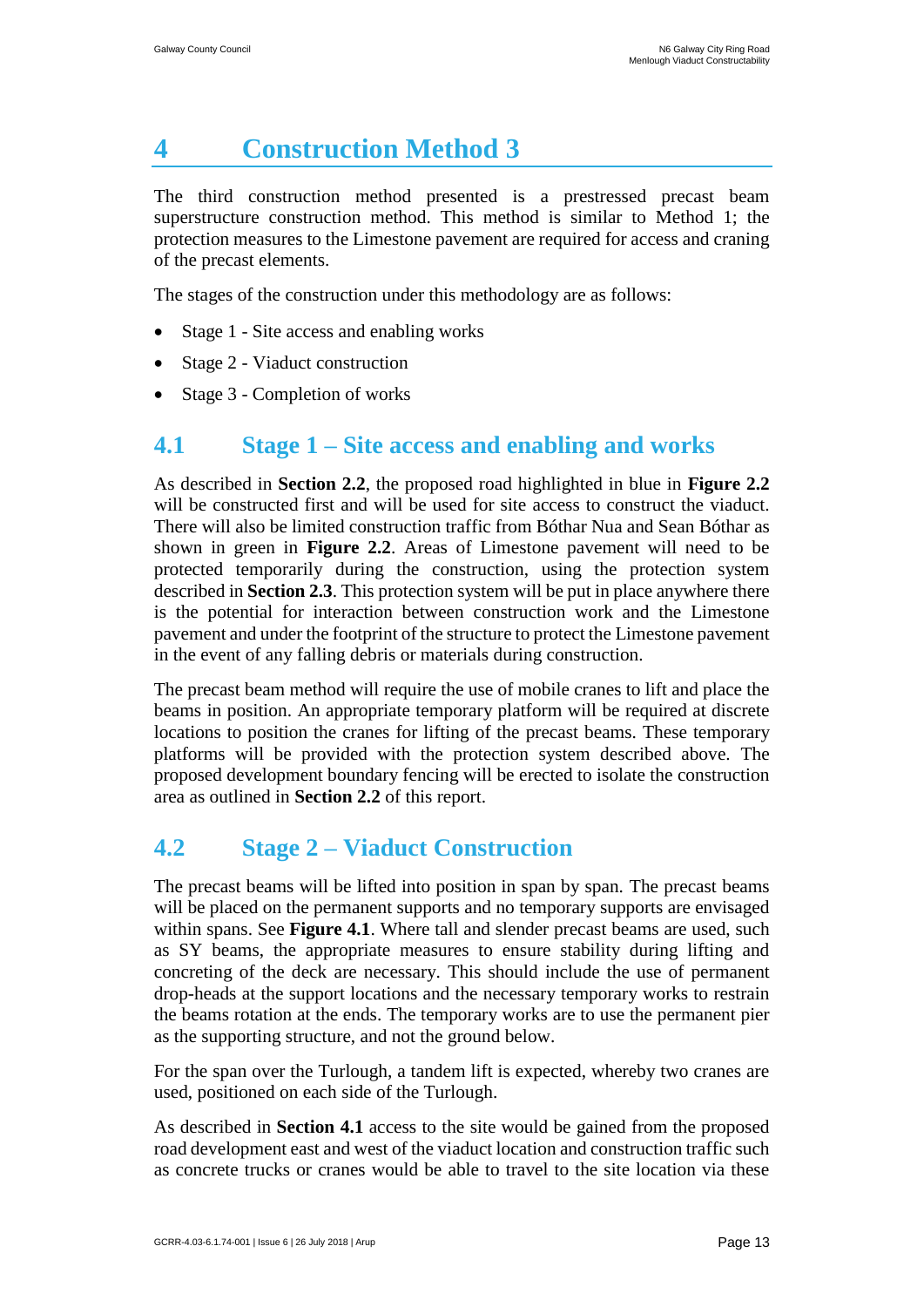sections of the N6 GCRR. An insitu deck slab will be provided above the precast beams, with the concrete supply being provided by trucks adjacent to the bridge.

This construction methodology avoids any large scale construction works off the Limestone pavement. A netting system will also be used over the Limestone pavement and Turlough area to catch any falling debris or materials. This will ensure that no damage occurs to the Limestone pavement environment beneath.

**Figure 4.1: Prestressed Precast Beam Superstructure Construction Method**



### <span id="page-18-0"></span>**4.3 Stage 3 – Completion of works**

All construction related material will be removed following completion of the works and the Limestone pavement protection system will be removed in the reverse to how it was installed as discussed in **Section 2.5** of this report. The protective netting will also be removed on completion of the viaduct construction.

# <span id="page-18-1"></span>**5 Summary and Conclusions**

This report outlines three viable construction options for constructing Menlough Viaduct, Construction Method 1 and Method 3 includes the construction of a protection system over the Limestone pavement and using this as a construction platform and Construction Method 2 utilises the balanced cantilever system.

Although all construction methodologies will affect the vegetation associated with the Limestone pavement habitat, it is not envisaged that there will be any permanent residual impacts to the structural integrity of the Limestone pavement following the construction of the Menlough Viaduct using any of these three methods with the exception of the removal of Limestone pavement for one of the pier locations. The Limestone pavement protection system has sufficient capacity to withstand the